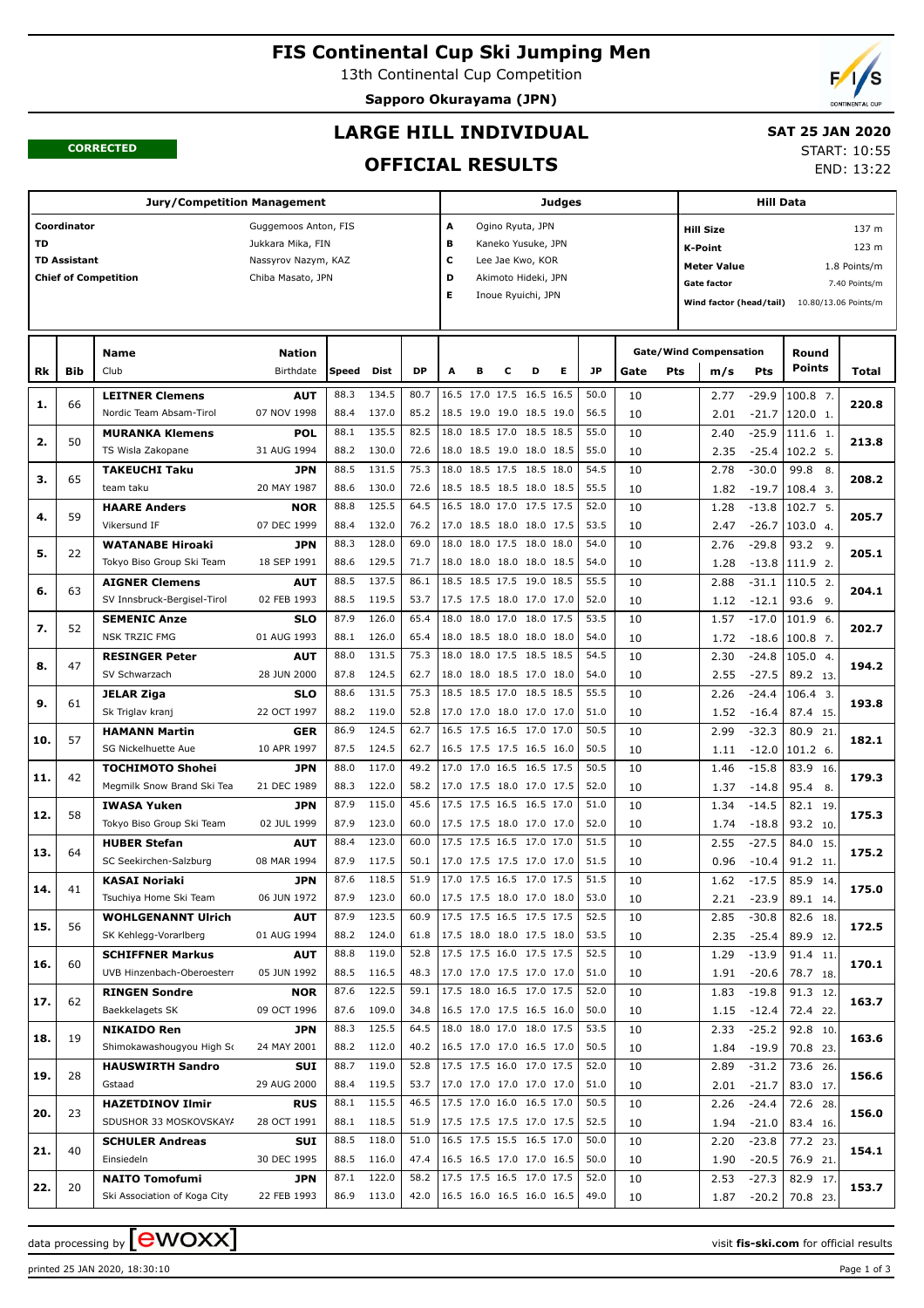# **FIS Continental Cup Ski Jumping Men**

13th Continental Cup Competition

**Sapporo Okurayama (JPN)**



END: 13:22

#### **CORRECTED**

## **LARGE HILL INDIVIDUAL**

#### **SAT 25 JAN 2020** START: 10:55

### **OFFICIAL RESULTS**

|     |            | <b>Name</b>                | <b>Nation</b> |              |       |           |      |   |   |                          |   |      |      |     | <b>Gate/Wind Compensation</b> |            | Round         |       |
|-----|------------|----------------------------|---------------|--------------|-------|-----------|------|---|---|--------------------------|---|------|------|-----|-------------------------------|------------|---------------|-------|
| Rk  | <b>Bib</b> | Club                       | Birthdate     | <b>Speed</b> | Dist  | <b>DP</b> | A    | в | с | D                        | Е | JP   | Gate | Pts | m/s                           | <b>Pts</b> | <b>Points</b> | Total |
|     | 43         | <b>WASEK Pawel</b>         | <b>POL</b>    | 88.5         | 123.5 | 60.9      | 18.5 |   |   | 18.0 17.5 17.5 18.0      |   | 53.5 | 10   |     | 2.32                          | $-25.1$    | 89.3<br>13.   |       |
| 23. |            | WSS Wisla                  | 02 JUN 1999   | 88.4         | 103.0 | 24.0      |      |   |   | 16.5 16.0 17.0 16.0 16.0 |   | 48.5 | 10   |     | 0.76                          | $-8.2$     | 64.3<br>26.   | 153.6 |
| 24. | 45         | <b>ITO Kenshiro</b>        | <b>JPN</b>    | 88.1         | 116.0 | 47.4      |      |   |   | 17.0 17.0 17.0 16.5 16.5 |   | 50.5 | 10   |     | 2.26                          | $-24.4$    | 73.5<br>27.   | 151.7 |
|     |            | Megmilk Snow Brand Ski Tea | 08 JAN 1990   | 88.3         | 117.0 | 49.2      |      |   |   | 17.0 17.0 17.5 17.0 17.0 |   | 51.0 | 10   |     | 2.04                          | $-22.0$    | 78.2 20.      |       |
| 25. | 39         | <b>WINTER Paul</b>         | <b>GER</b>    | 88.0         | 113.5 | 42.9      |      |   |   | 16.5 17.5 15.0 16.5 16.5 |   | 49.5 | 10   |     | 1.83                          | $-19.8$    | 72.6<br>28.   | 151.1 |
|     |            | SC Willingen               | 05 OCT 1997   | 88.1         | 119.0 | 52.8      |      |   |   | 17.0 17.5 17.0 16.5 16.0 |   | 50.5 | 10   |     | 2.30                          | $-24.8$    | 78.5 19.      |       |
| 26. | 55         | <b>PAVLOVCIC Bor</b>       | <b>SLO</b>    | 88.0         | 117.0 | 49.2      |      |   |   | 17.5 17.0 17.0 17.0 17.5 |   | 51.5 | 10   |     | 1.76                          | $-19.0$    | 81.7<br>20.   | 149.8 |
|     |            | Nd Ratece planica          | 27 JUN 1998   | 88.1         | 111.0 | 38.4      |      |   |   | 17.0 17.0 17.5 17.0 17.0 |   | 51.0 | 10   |     | 1.97                          | $-21.3$    | 68.1 25.      |       |
| 27. | 27         | <b>SOUKUP Matthew</b>      | <b>CAN</b>    | 88.6         | 120.0 | 54.6      |      |   |   | 17.5 17.5 17.0 17.0 17.0 |   | 51.5 | 10   |     | 2.38                          | $-25.7$    | 80.4<br>22    | 142.0 |
|     |            | Altius Nordic Ski Club     | 31 AUG 1997   | 88.3         | 110.0 | 36.6      |      |   |   | 16.0 16.0 16.5 16.5 16.0 |   | 48.5 | 10   |     | 2.18                          | $-23.5$    | 61.6 28.      |       |
| 28. | 17         | <b>NAGAMINE Hisaki</b>     | <b>JPN</b>    | 87.7         | 114.5 | 44.7      |      |   |   | 17.0 17.0 16.0 17.0 16.5 |   | 50.5 | 10   |     | 2.59                          | $-28.0$    | 67.2 30.      | 130.8 |
|     |            | Meiji University           | 29 APR 1997   | 87.3         | 108.5 | 33.9      |      |   |   | 16.0 16.0 16.5 16.0 15.0 |   | 48.0 | 10   |     | 1.69                          | $-18.3$    | 63.6 27.      |       |
| 29. | 21         | <b>SHIMIZU Reruhi</b>      | <b>JPN</b>    | 87.9         | 117.0 | 49.2      |      |   |   | 17.0 17.0 17.0 16.5 17.0 |   | 51.0 | 10   |     | 2.45                          | $-26.5$    | 73.7<br>25.   | 124.1 |
|     |            | Megmilk Snow Brand Ski Tea | 04 DEC 1993   | 88.0         | 96.0  | 11.4      |      |   |   | 16.5 16.5 16.0 16.0 16.5 |   | 49.0 | 10   |     | 0.93                          | $-10.0$    | 50.4 29.      |       |
| 30. | 44         | <b>MAERKL Kilian</b>       | <b>GER</b>    | 88.2         | 118.0 | 51.0      |      |   |   | 17.0 17.0 17.0 17.0 17.0 |   | 51.0 | 10   |     | 2.43                          | $-26.2$    | 75.8<br>24.   | 111.3 |
|     |            | Sc Partenkirchen           | 10 APR 2000   | 87.8         | 94.0  | 7.8       |      |   |   | 15.0 14.5 15.5 14.5 15.0 |   | 44.5 | 10   |     | 1.56                          | $-16.8$    | 35.5 30.      |       |

|     |    | Not qualified for final round                          |                           |      |            |         |                                    |  |      |    |                 |      |
|-----|----|--------------------------------------------------------|---------------------------|------|------------|---------|------------------------------------|--|------|----|-----------------|------|
| 31. | 46 | <b>MYHREN Mats Bjerke</b><br>Soere Aal                 | <b>NOR</b><br>23 SEP 1997 |      | 88.5 113.5 | 42.9    | 16.5 17.0 16.0 16.5 16.5           |  | 49.5 | 10 | 2.36<br>$-25.5$ | 66.9 |
| 31. | 26 | <b>BAZHENOV Aleksandr</b><br>ZDUSHOR ZVS CSP           | <b>RUS</b><br>13 JUL 1995 |      | 87.8 114.0 | 43.8    | 16.5 17.0 15.5 16.5 16.5           |  | 49.5 | 10 | 2.44<br>$-26.4$ | 66.9 |
| 33. | 51 | <b>TEPES Jurij</b><br>SD Dolomiti                      | <b>SLO</b><br>14 FEB 1989 |      | 87.8 112.5 | 41.1    | 17.0 16.5 16.5 16.5 17.5           |  | 50.0 | 10 | $-25.6$<br>2.37 | 65.5 |
| 34. | 49 | <b>RAIMUND Philipp</b><br>Sc Oberstdorf                | <b>GER</b><br>23 JUN 2000 |      | 88.1 105.0 | 27.6    | 16.5 15.5 16.0 16.0 16.5           |  | 48.5 | 10 | 1.26<br>$-13.6$ | 62.5 |
| 35. | 32 | <b>ITO Masamitsu</b><br>Tsuchiya Home Ski Club         | <b>JPN</b><br>27 FEB 1998 |      | 88.0 107.5 | 32.1    | 16.0 17.0 16.0 16.5 16.5           |  | 49.0 | 10 | 2.10<br>$-22.7$ | 58.4 |
| 36. | 48 | <b>SELL Adrian</b><br>Sv Messstetten                   | <b>GER</b><br>28 APR 1998 |      | 87.9 101.5 | 21.3    | 16.0 15.5 16.0 16.0 16.0           |  | 48.0 | 10 | 1.57<br>$-17.0$ | 52.3 |
| 37. | 18 | <b>WATANABE Rikuta</b><br>Tokyo Biso Kogyo Corporation | <b>JPN</b><br>09 JUL 1995 |      | 88.6 104.5 | 26.7    | 16.0 15.0 15.0 15.5 15.0           |  | 45.5 | 10 | 1.86<br>$-20.1$ | 52.1 |
| 38. | 54 | <b>GRANERUD Halvor Egner</b><br>Asker Skiklubb         | <b>NOR</b><br>29 MAY 1996 |      | 87.5 102.5 | 23.1    | 15.0 15.0 14.5 15.0 15.5           |  | 45.0 | 10 | 1.75<br>$-18.9$ | 49.2 |
| 39. | 53 | <b>ROTH Luca</b><br>Sv Messstetten                     | <b>GER</b><br>14 APR 2000 | 88.1 | 98.0       | 15.0    | 15.0 15.5 15.0 15.5 15.5           |  | 46.0 | 10 | 1.25<br>$-13.5$ | 47.5 |
| 40. | 31 | <b>CHOI Seou</b><br>High1 Resort                       | <b>KOR</b><br>03 DEC 1982 | 87.0 | 104.0      | 25.8    | 16.0 17.0 15.5 16.0 16.0           |  | 48.0 | 10 | 2.63<br>$-28.4$ | 45.4 |
| 41. | 25 | <b>PILCH Tomasz</b><br>WSS Wisla                       | <b>POL</b><br>20 OCT 2000 | 88.1 | 95.0       | 9.6     | 14.5 14.5 14.5 14.0 14.5           |  | 43.5 | 10 | 0.99<br>$-10.7$ | 42.4 |
| 42. | 33 | <b>CHOI Heung Chul</b><br>High1 Resort                 | <b>KOR</b><br>03 DEC 1981 | 87.6 | 96.5       | 12.3    | 15.5 16.0 15.5 15.5 16.0           |  | 47.0 | 10 | 1.83<br>$-19.8$ | 39.5 |
| 43. | 37 | <b>DEAN Decker</b><br>Steamboat Springs winter spor    | <b>USA</b><br>08 AUG 2000 | 87.5 | 96.0       | 11.4    | 16.0 15.5 14.5 16.0 16.5           |  | 47.5 | 10 | 2.81<br>$-30.3$ | 28.6 |
| 44. | 24 | <b>JUROSZEK Kacper</b><br>Wss Wisla                    | <b>POL</b><br>05 JUN 2001 | 88.3 | 87.5       | $-3.9$  | 14.5 14.0 13.5 14.0 13.5           |  | 41.5 | 10 | $-18.8$<br>1.74 | 18.8 |
| 45. | 34 | <b>GASIENICA Patrick</b><br>Norge Ski club             | <b>USA</b><br>28 NOV 1998 | 87.4 | 81.0       |         | $-15.6$   15.0 14.5 14.5 15.0 15.5 |  | 44.5 | 10 | $-12.0$<br>1.11 | 16.9 |
| 46. | 36 | <b>YANG Guang</b>                                      | <b>CHN</b><br>11 MAY 1984 | 87.7 | 85.5       | $-7.5$  | 14.5 14.5 14.0 14.0 14.0           |  | 42.5 | 10 | 1.99<br>$-21.5$ | 13.5 |
| 47. | 30 | <b>CHEN Zhe</b>                                        | <b>CHN</b><br>09 MAR 1993 | 87.5 | 80.5       | $-16.5$ | 15.0 14.5 14.5 14.5 13.5           |  | 43.5 | 10 | 2.13<br>$-23.0$ | 4.0  |

data processing by **CWOXX**  $\blacksquare$